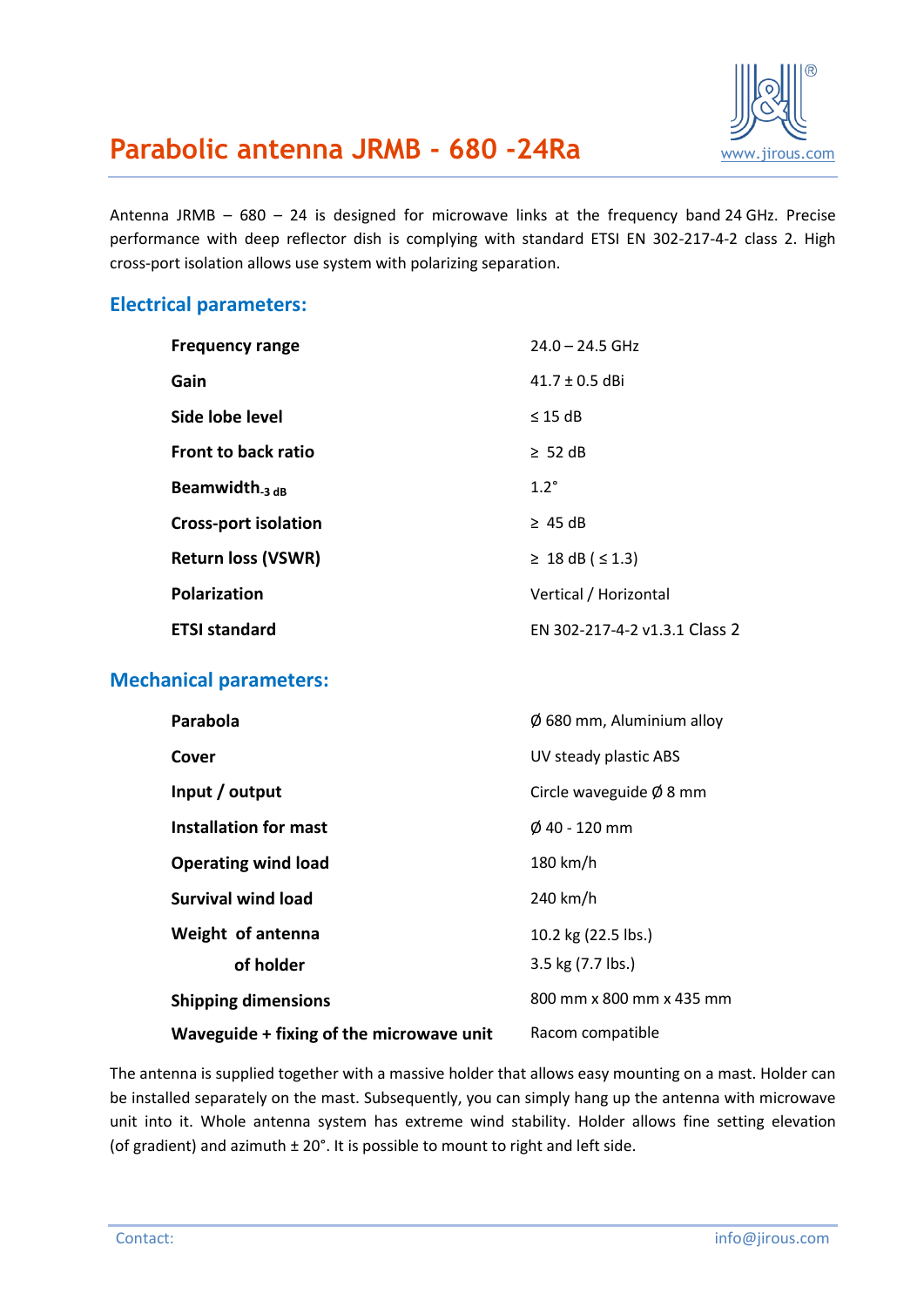

#### $[dBi]$ JRMB - 680 - 24 (E - plane) 50 E - 24.0 GHz 40 E - 24.5 GHz 30 class 2 20  $10$  $\mathsf 0$  $-10$  $-20$ **July 10**  $-30$  $-40$ -180 -160 -140 -120 -100 -80 -60 -40 -20  $\mathsf{O}$ 20 40 60 80 100 120 140 160 180 angle [°]

## **Measurements of radiation pattern:**